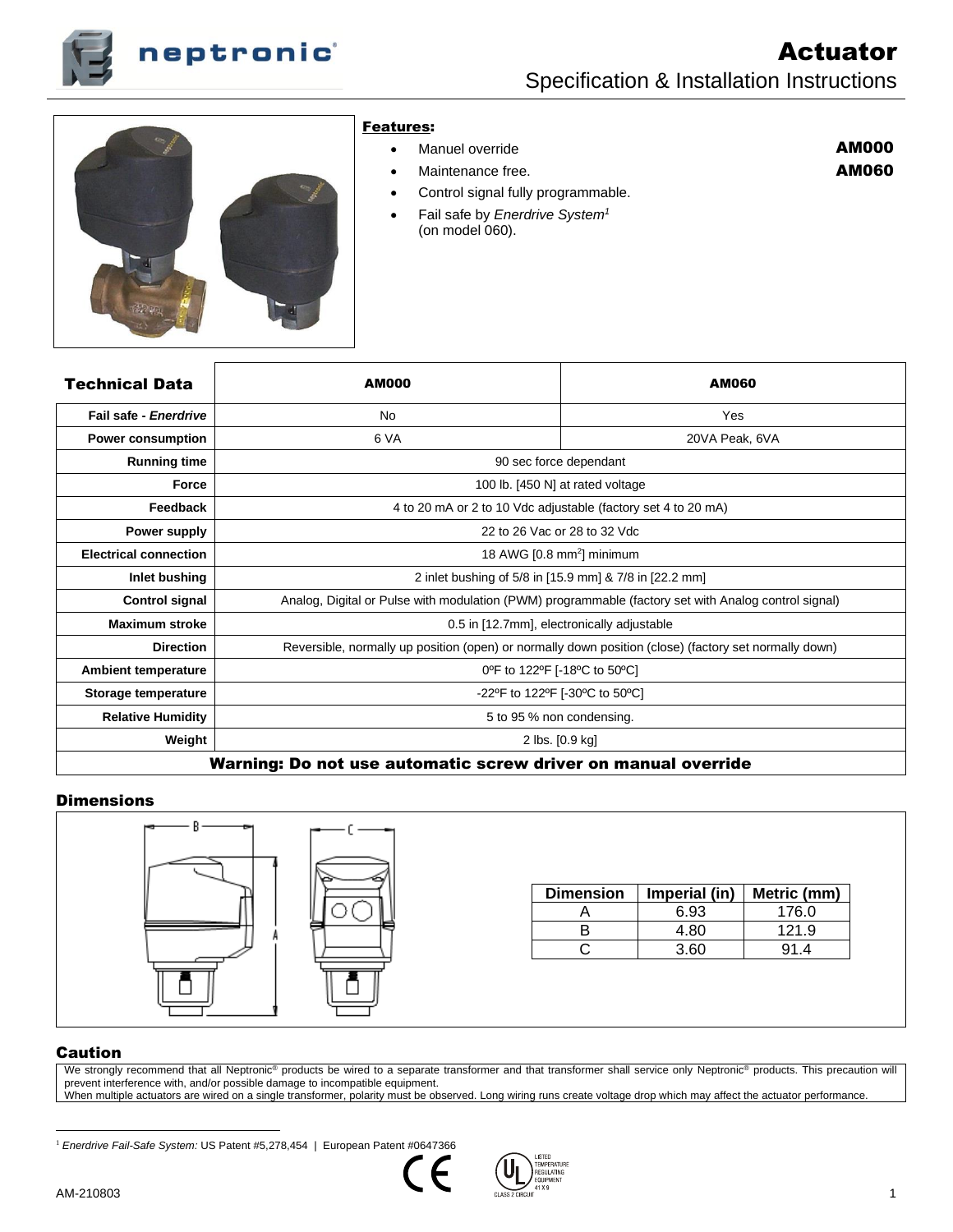# Mechanical installation Mounting of the actuator on valve **Correct mounting <b>Non Correct mounting** 1. Screw completely the valve shaft (C) unto the coupling of the actuator (A). 2. Unscrew the coupling (A) for ½ of turn in order to leave a functional play. 3. Screw the counter nut (B). **Warning:** Do not over tight coupling of the actuator on the shaft of the valve. Mounting of the actuated valve on system **Vertical mounting Horizontal mounting 20-30°** 1. Pay attention to system particularity; be sure that the expansions, contractions of the system and its medium as well as operating pressures are within the tolerances. 2. When plumbing, the motorized valve should be situated in an easily accessible place and sufficient space should be allowed for the removal of the actuator. 3. To prevent moisture from collecting in the motor casing, install the motorized valve such that the **actuator is superior to the valve**, at 20-30º / at vertical. Avoid mounting the valve so that the valve stem is below horizontal. Wiring Diagrams



on pins 4 and 3 on TB1 are from an **external 24 Vac source**, install a resistor 2.2kohm, 0.5W between pins 4 and 1 and another of 2.2kohms, 0.5W between pins 3 and 1 of TB1. These resistors are included.

# Input Signal and Feedback setup

|                                                                                  | <b>Input Signal</b>                                                                                                | <b>Feedback</b>                                                            |
|----------------------------------------------------------------------------------|--------------------------------------------------------------------------------------------------------------------|----------------------------------------------------------------------------|
| <b>Analog Mode</b>                                                               | Input Signal is set with Dipswitch #3<br>DS1-3 at OFF = $2 - 10$ Vdc (default setting)<br>DS1-3 at $ON = 4 - 20mA$ | Feedback is set with Dipswitch #4                                          |
| No Input Signal Setting<br><b>Digital &amp; PWM Mode</b><br>DS1-3 MUST be at OFF |                                                                                                                    | DS1-4 at OFF = $4 - 20$ mA (default setting)<br>DS1-4 at $ON = 2 - 10$ Vdc |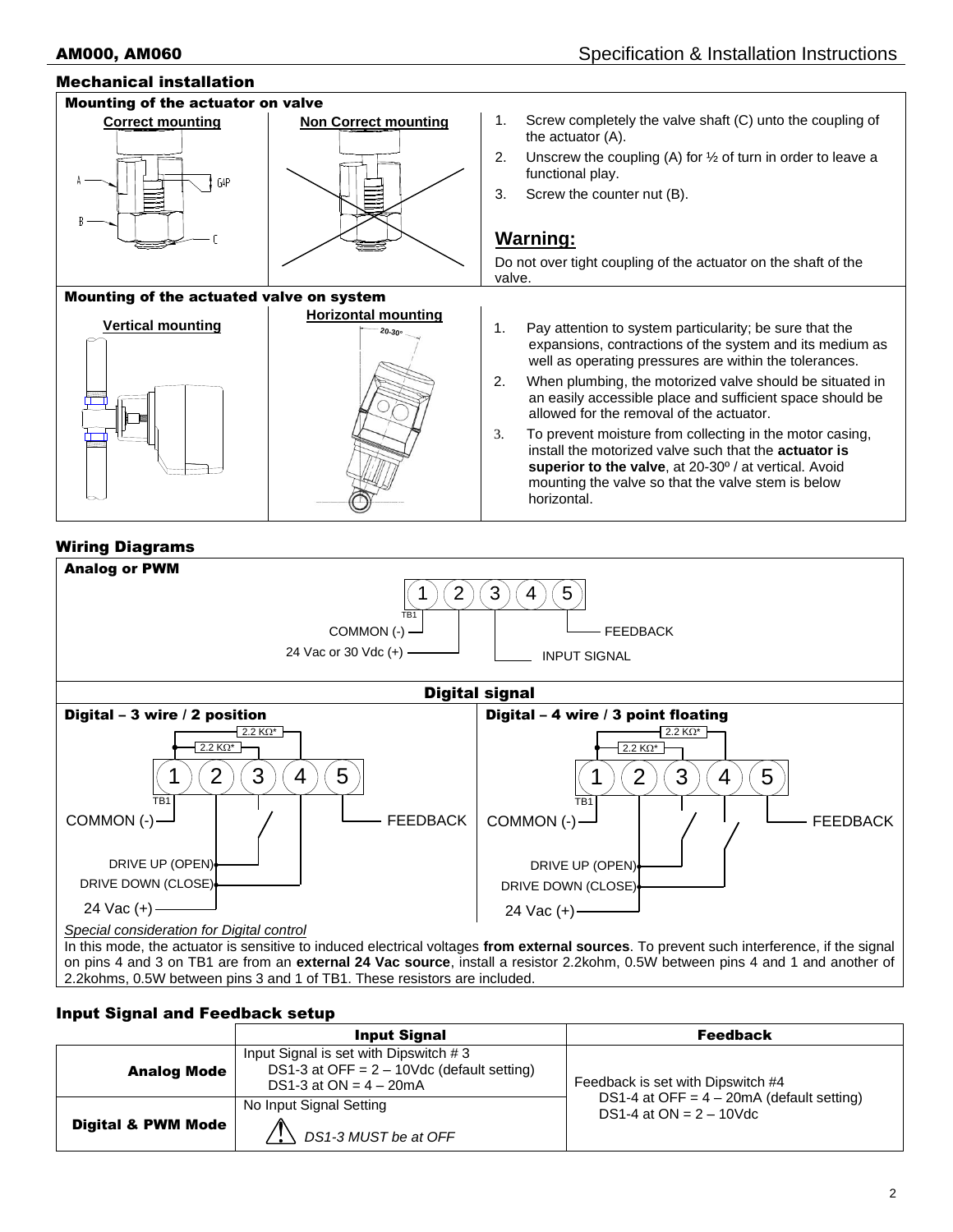#### PC Board



## Stroke adjustment – No control signal change

- 1. Apply power and, **WAIT FOR LED TO BE OFF (around 10 seconds)**.
- 2. Press and release the reset button to start the auto-stroke process.
	- The LED should be illuminated.
		- **First option:**

The actuator will then travel in both directions to find its limit and position itself according to the demand. The LED will extinguish, the process is complete.

• **Second option:**

When the desired end position is reached, press and release the reset button. The actuator will now go the start position. (you can also press and release the reset button when It's reaches the start position) The LED will extinguish, the process is complete.

## Programming – Change of control signal

- 1. Remove power and put all dip switches "OFF" (Default).
- 2. Apply power and, **within 10 seconds**, press and release the reset button. The LED should be blinking.
- 3. Select the control signal with dip switches:

|                                             | <b>Digital or Analog Modes</b>              | <b>PWM Mode</b><br>refer to PWM Mode section below to program in this mode. |  |
|---------------------------------------------|---------------------------------------------|-----------------------------------------------------------------------------|--|
| Move switch <b>No1</b> "ON" and then "OFF". | <b>Digital</b> (On/Off or 3 point floating) | Set 5s pulse (Default)                                                      |  |
| Move switch <b>No2</b> "ON" and then "OFF". | <b>Analog (Default)</b>                     | Set 25s pulse                                                               |  |

## Stroke adjustment

*see the stroke adjustment section above.*

## PWM Mode & Speed selection

To enable or disable the PWM mode on the actuator, do as follow:

- 1. Remove power from the actuator
- 2. Jump pin 3 & 4 of J3 (instead of 4 & 5)
- 3. Select the desired action using the dipswitches (DS1):

**DS1-1 DS1-.2**

| OFF | OFF | 90 sec. $\frac{1}{2}$ |
|-----|-----|-----------------------|
| OFF | ωN  | Enable PWM Mode       |
| ΩN  | OFF | Disable PWM Mode      |
| ωN  | ∩N  | 90 sec. 1"            |

- 4. Power on the actuator
- 5. Wait 5 seconds
- 6. Remove power from the actuator
- 7. Change jumper position from J3 3 & 4 to 4 & 5.
- 8. Re-apply power supply to actuator *PWM is factory preset at 5 sec. pulse, refer to Programming section above to change pulse setting.*